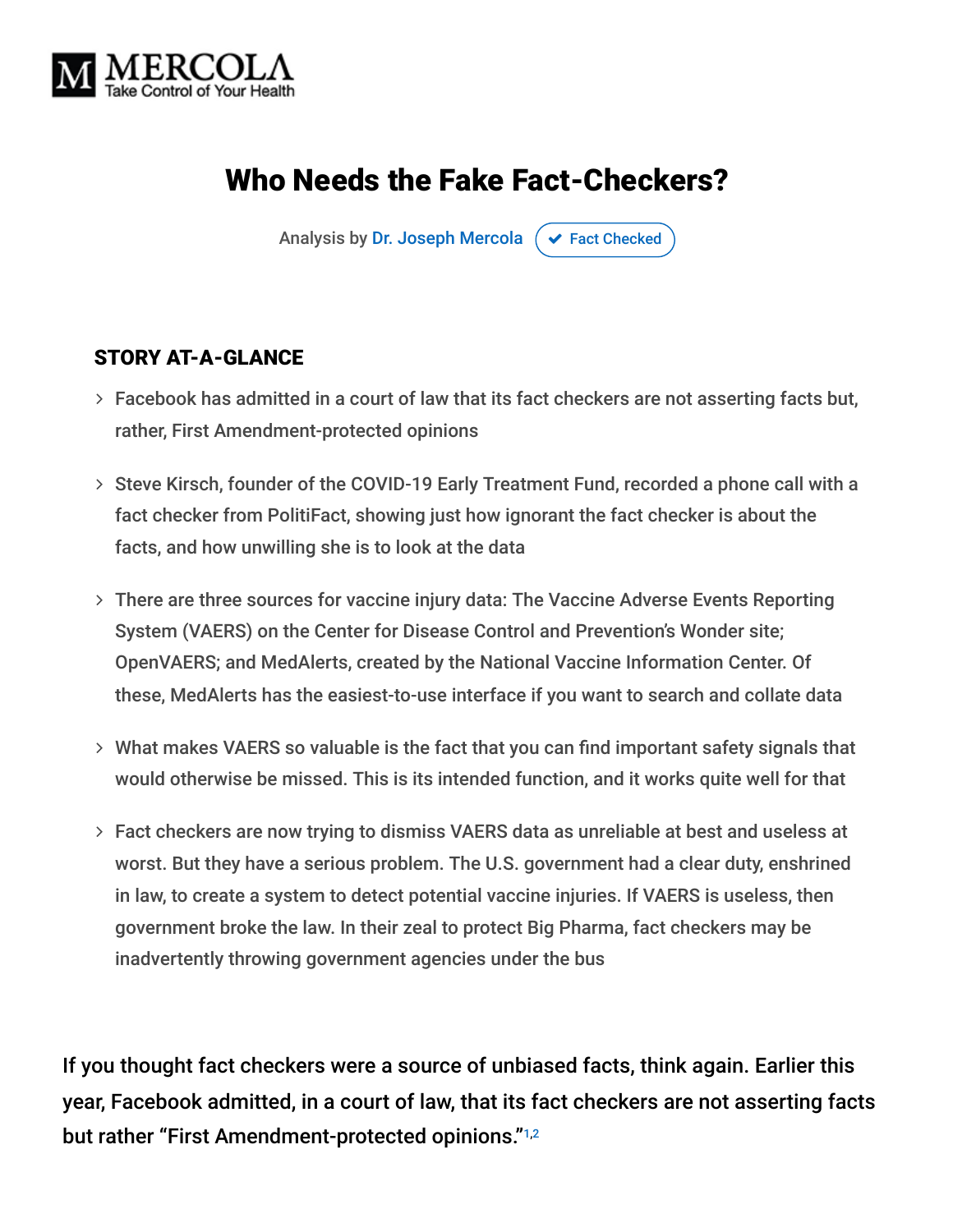A recent telephone recording by Steve Kirsch, founder of the COVID-19 Early Treatment Fund, in which he responds to a fact checker from PolitiFact, is equally revealing. The young woman clearly has no idea what she's talking about, yet she's been put into a position where she gets to be the sole and final arbiter of truth.

# Why Use MedAlerts?

The PolitiFact fact checker, Gabrielle Settles, contacted Kirsch with a number of questions. First, she wanted to know why he uses MedAlerts $^{\circ}$  as a source rather than the Vaccine Adverse Events Reporting System (VAERS) on the Center for Disease Control and Prevention's Wonder site.

VAERS was an outgrowth of the National Childhood Vaccine Injury Act of 1986, a law that Barbara Loe Fisher, co-founder of the National Vaccine Information Center (NVIC), helped fight for. As you likely know, this site and many of you have supported NVIC with donations, which allows them to carry on their terrific work, including their MedAlerts VAERS database query tool.

Between 1990 and 2001, VAERS data were accessible only by filing a Freedom of Information Act request. In 2001, a VAERS website was created, $4$  and in 2006 the database was moved to CDC Wonder. The MedAlerts VAERS interface was created by the NVIC, which is the reason why fact checkers attack it. It went online April 9, 2003.

In response to Settles' question, Kirsch explained that MedAlerts simply has a more user-friendly interface, while providing the same exact data as VAERS and OpenVAERS.

## Are VAERS Data Valid?

Settles then moved on to question the validity of VAERS data in general. She pointed out that raw VAERS reports are not vetted and verified for accuracy, and that they cannot be used to prove causation. In other words, the fact that there are more than 24,400 deaths<sup>5</sup> reported post-jab does not automatically mean that the shot was the cause of all those deaths.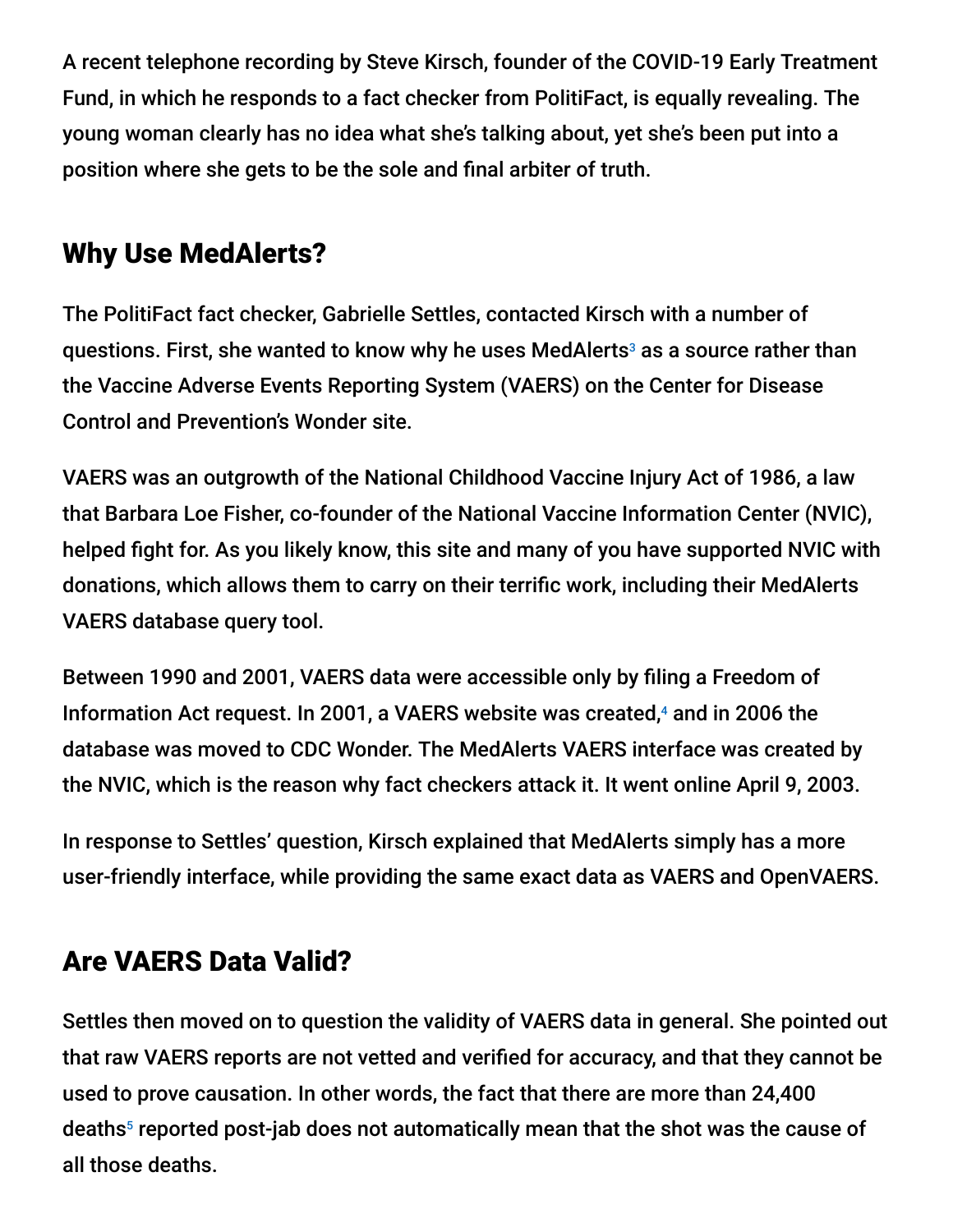Kirsch countered by pointing out that what makes VAERS so valuable is the fact that you can find important safety signals that would otherwise be missed. This is its intended function, and it works quite well for that.

For example, looking at the dosing data for myocarditis, you find that after the first dose, there are relatively few myocarditis cases reported, but after the second dose, reports explode. This kind of consistency in the data is very telling and not easily dismissed.

Fact checkers are now trying to dismiss VAERS data as unreliable at best and useless at worst. But they have a serious problem because the U.S. government had a clear duty, enshrined in law, to create a system to detect potential vaccine injuries.

If they now want to throw VAERS out, then the government is in a real pickle, because that means they did not create a functional and useful system. If VAERS is so seriously flawed as to be useless, then government has broken the law, and are duty bound to replace it with something that actually works. It's a real Catch-22. In their zeal to protect Big Pharma, fact checkers may be inadvertently throwing government agencies under the bus.

# Weak Hit Piece Tries to Salvage the Narrative

PolitiFact published its NVIC/MedAlerts article February 28, 2022, under the title, "How an Alternative Gateway to VAERS Data Helps Fuel Vaccine Misinformation."<sup>6</sup> While clearly meant as a hit piece, it actually provides NVIC some much-needed publicity, even giving links to both its About Us and Reporting Options pages.

The main point of contention, however, is so weak it smacks of desperation. According to Settles, the government's disclaimer — which states that VAERS reports can include information that is incomplete or inaccurate and doesn't provide enough information to determine causation — isn't prominent enough on the MedAlert's website.

"Users who go to MedAlerts can search through VAERS reports without ever reading a government disclaimer," Settles contends, adding that "unlike the CDC's Wonder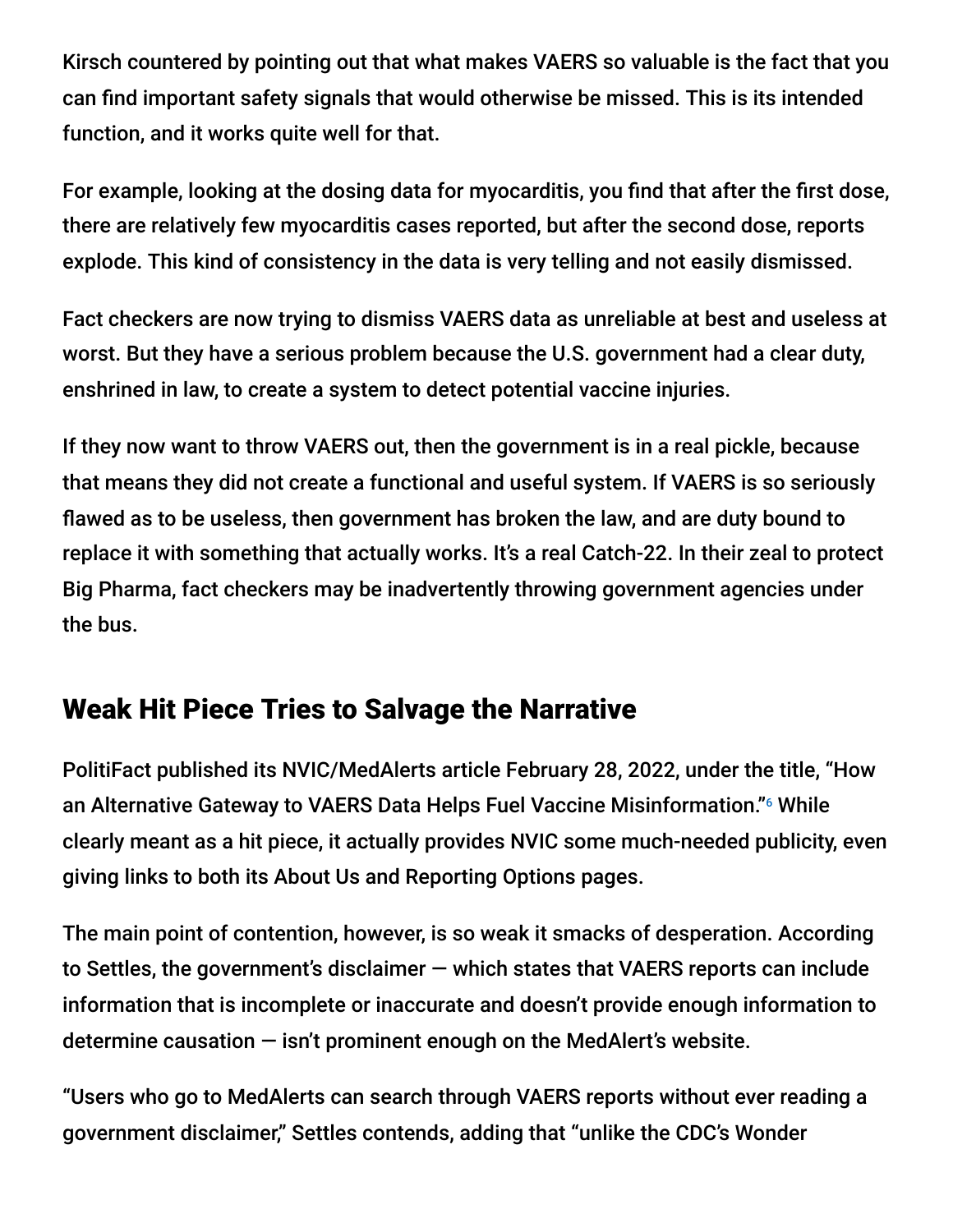database, users on MedAlerts who don't notice or click on the links won't see the warnings about what they read."

Without a clear understanding of the limitations of VAERS, MedAlert's search results are "vulnerable ... to misinterpretation by members of the public who are not trained to evaluate the information," Settles insists. She goes on, "When government researchers use and interpret VAERS reports, they are not drawing conclusions based on the numbers alone but, rather, looking for patterns that warrant further study."

The irony is that this is precisely what Kirsch and many others have been doing. VAERS is a tool that can help identify potential safety issues by looking at patterns and trends, but the total number of reports of a specific problem cannot be discounted because it's part of the signal.

The fact of the matter is that there are many safety signals in the VAERS data, but those tasked with investigating them are refusing to do it. At this point, one wonders whether any U.S. agency can actually be trusted to conduct an unbiased investigation even if they decided to do one.

Settles also attacks Kirsch personally, dismissing his safety concerns by stating that the U.S. Food and Drug Administration has chalked his claims up as being "not based in science." Essentially, Settles' article can be summed up as a desperate attempt to redirect people back to the CDC and FDA propaganda, which dismisses the now outlandishly large number of post-jab VAERS reports as being of no consequence.

### Post-Jab Neurological Issues Were Under Investigation in 2021

Meanwhile, The Epoch Times recently reported<sup>7</sup> that "Two U.S. agencies have been quietly studying neurological problems that have appeared in people who have had COVID-19 vaccines."

According to emails reviewed by The Epoch Times, Dr. Janet Woodcock, principal deputy director of the FDA, "has been personally evaluating neurologic side effects from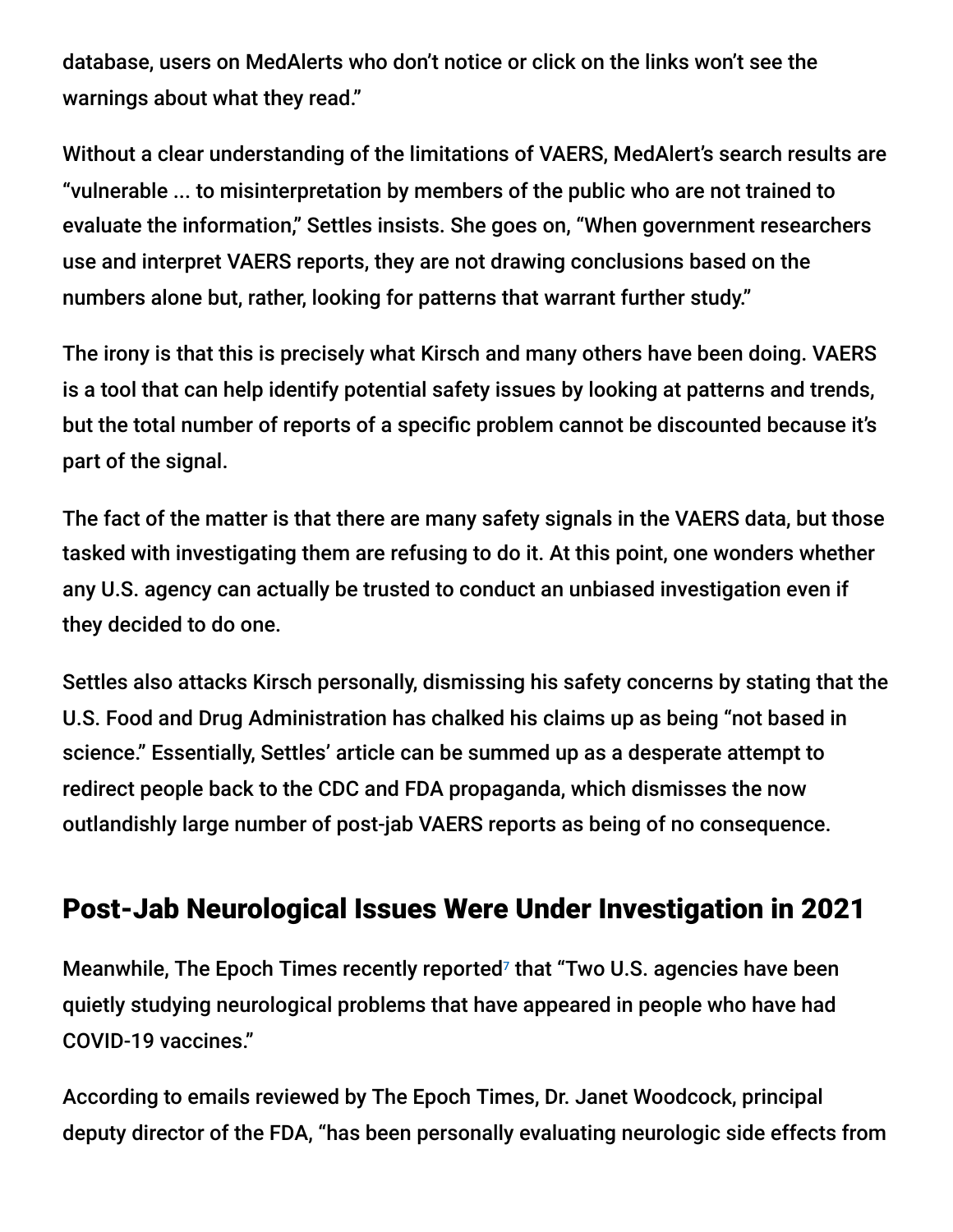the COVID-19 vaccines since at least Sept. 13, 2021." In a November 16, 2021, email, Woodcock wrote: 8

*"We are having difficulty pinning down these nervous system-related events that have been brought to our attention. I've asked for specific searches of the reports we get both from here and ex-U.S. (as these vaccines have been used in many countries) as well as from trials, where oversight of participants is greater."*

Emails from Dr. Peter Marks, director of the FDA's Center for Biologics Evaluation and Research, which is in charge of the regulation of vaccines, suggest other FDA epidemiologists were also looking into it, as were a team at the National Institute of Neurological Disorders and Stroke (NINDS), which belongs to the National Institutes of Health. The NINDS supposedly started seeing vaccine injured patients in early 2021. According to The Epoch Times: 9

*"Dr. Avindra Nath, clinical director of the NIH's NINDS, headed a team that examined patients who experienced serious neurological issues ... Nath and Dr. Farinaz Safavi, one of Nath's top deputies, have said they believe the issues are linked to the vaccines.*

*'We started an effort at NIH to look at neurological side effects of COVID-19 vaccines,' Safavi said in an email to one of the patients on March 3, 2021. 'We believe the symptoms to be real. That is the reason we have been treating patients,' Nath said in a different message on July 27, 2021."*

### Were Patients Abandoned to Protect Big Pharma Profits?

While it's tempting to see this as good news, there's something really strange going on. For starters, none of these investigations was ever publicly announced. Why not?

What's worse, as 2021 wore on, the research appears to have stalled and then been abandoned altogether. It's hard to find another explanation for this other than they don't want to do anything that might force them to take the COVID jab off the market.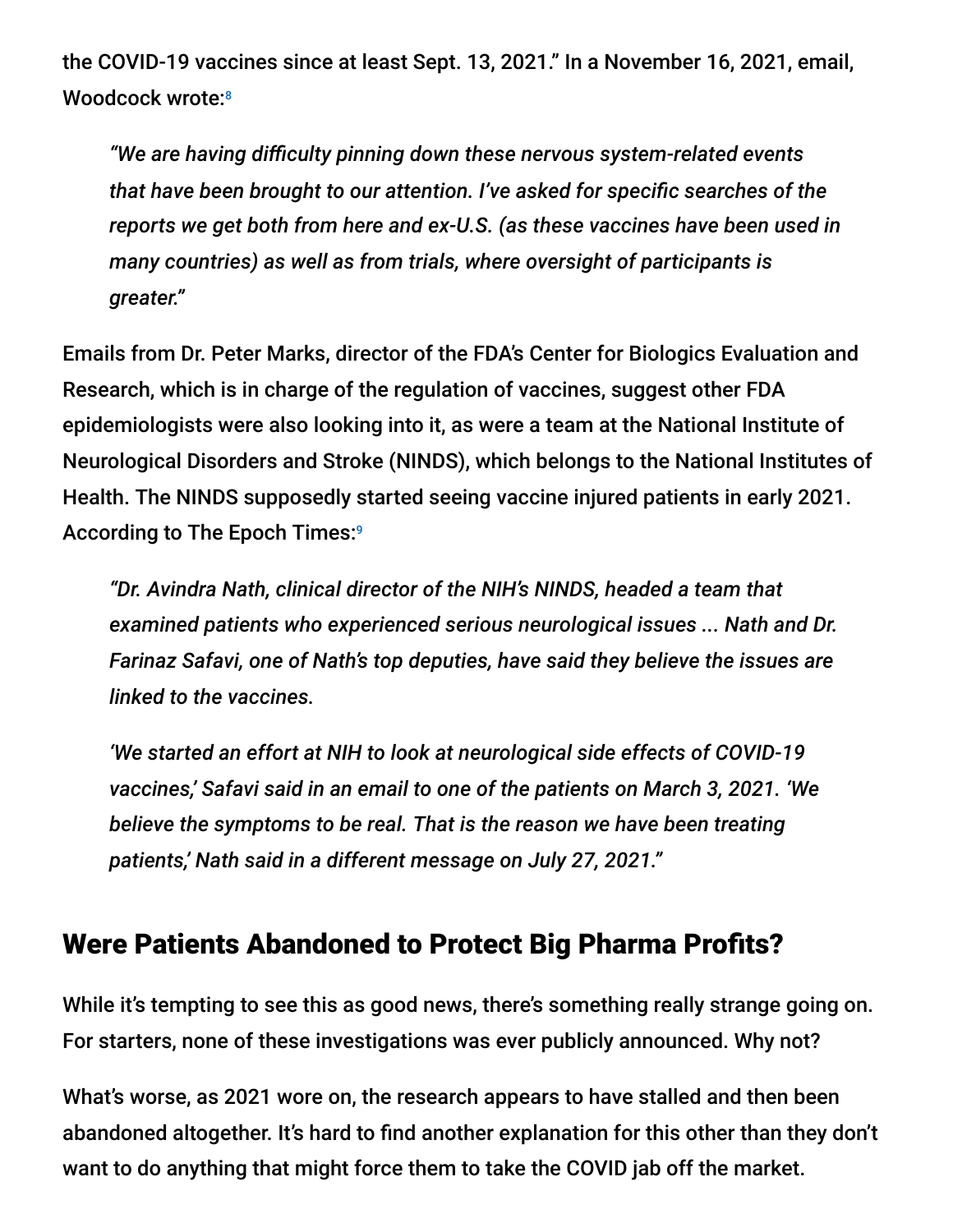*"Even among those examined, the excitement of connecting with top researchers and government officials turned to disappointment and frustration when repeated queries yielded few signs of progress on research into postvaccination problems,"* The Epoch Times writes. 10

*"Woodcock and Marks would often only provide updates after being prodded ... Nath and Safavi also grew distant as 2021 wore on. They eventually stopped examining patients."*

Brianne Dressen, who had been examined by Nath and given a diagnosis of "postvaccine neuropathy," suddenly hit a dead end as 2021 drew to a close. Nath would do no more for her, and also told her to stop referring patients to him, saying they did "not have any clinical trial for vaccine-related complications." Epoch Times writes:

*"Dressen responded in January that she will 'always be indebted to you and what you did for me,' crediting Nath ... with keeping her alive. However, she added, her 'heart is shattered.'*

*'I am more confused now than ever about what my active and willing engagement in the scientific process actually meant, or has led to,' she wrote ... 'Looking back on this, I can see how unethical it was even when they were helping us,' Dressen told The Epoch Times."*

Another vaccine injured patient, Dr. Danice Hertz, who was seen virtually by NIH experts in early 2021, expressed similar feelings to The Epoch Times.

*"Hertz described being shocked about the lack of public acknowledgement of the post-vaccination issues by the FDA ... 'They refuse to acknowledge what's happening to so many thousands of people,' Hertz told The Epoch Times. 'We've been completely abandoned. And we're despondent over it.'"* 11

### Who Is Responsible to Investigate and Treat Side Effects?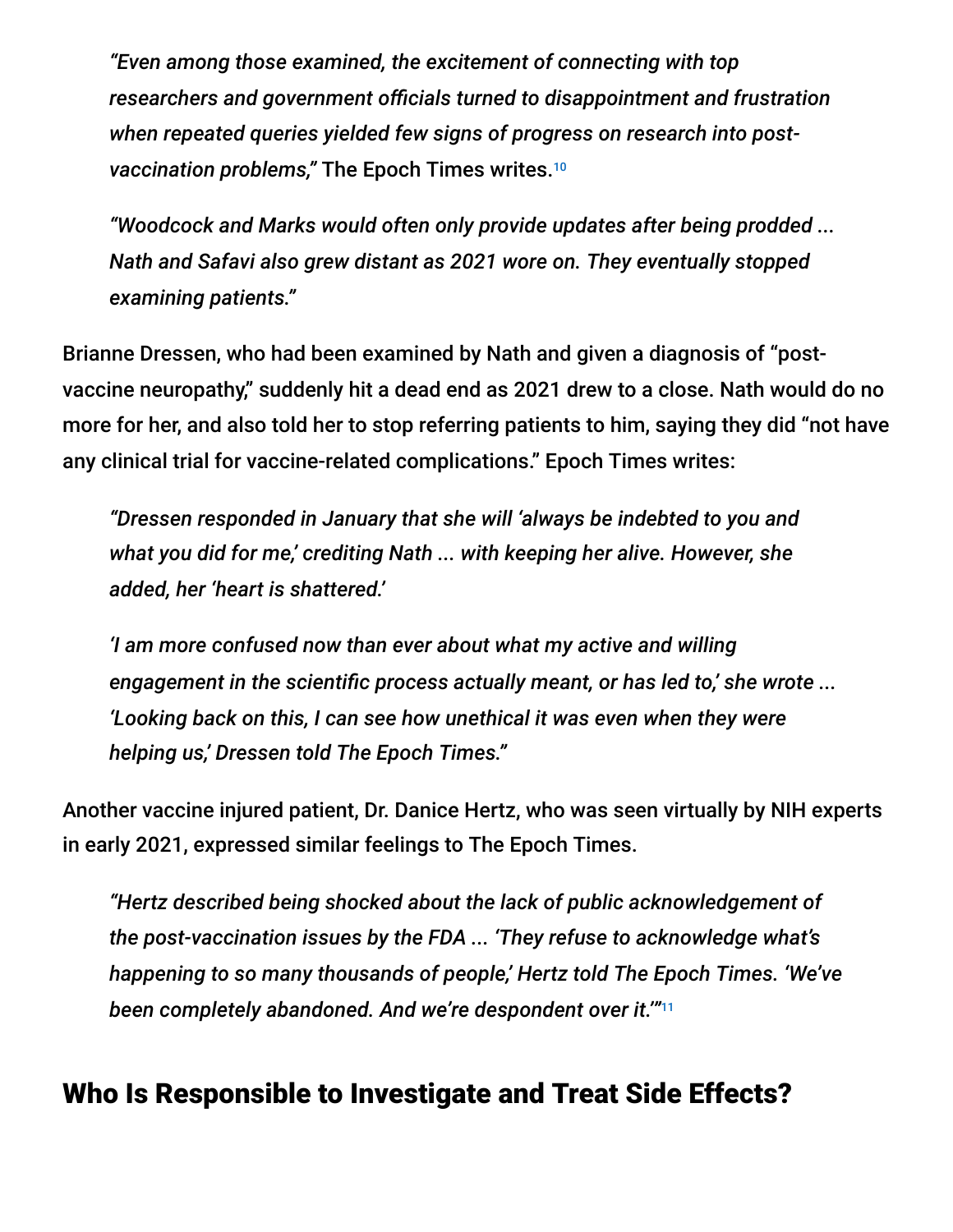People who have been injured by the COVID jab are now in an incredibly tough situation, as doctors, government agencies and the vaccine makers are all refusing responsibility. In a September 16, 2021, email to Dressen, Nath wrote: 12

*"Ordinarily when any drug is released, it is the manufacturers responsibility to investigate and treat the side effects. Where are the vaccine manufacturers in all of this? Have you tried contacting them? It cannot be the government's responsibility to pick up after them. They are a [for] profit company and they should be the ones taking change [sic]. Don't you think?"*

But vaccine makers are not investigating or treating side effects either. Why would they? They've been granted total immunity against liability. The only way they can be held responsible for damages is if they're found guilty of willful misconduct or fraud.

Unfortunately, the FDA, CDC and NIH aren't looking for misconduct or fraud. They're covering it up. And mainstream media, including so-called "fact" checkers, have been bought wholesale by an industry that has every intention of obfuscating and hiding the truth about their products.

## Why Media Have Embraced Censorship

As noted by independent journalist Paul Thacker,<sup>13</sup> mainstream media are refusing to call big tech censorship for what it is, in large part because they support, and indeed need, fake fact checks:

*"Disinformation doesn't have to be sophisticated when people believe what they read. Once this belief is established, censors ensure that disinformation remains strong, followed by denial that there is censoring. That way inconvenient facts do not mar the chosen story."*

In the COVID era, the chosen story includes the fantasy that the COVID jabs are safe and effective and have harmed no one, and there's simply no way to prop up that story without fake fact checks.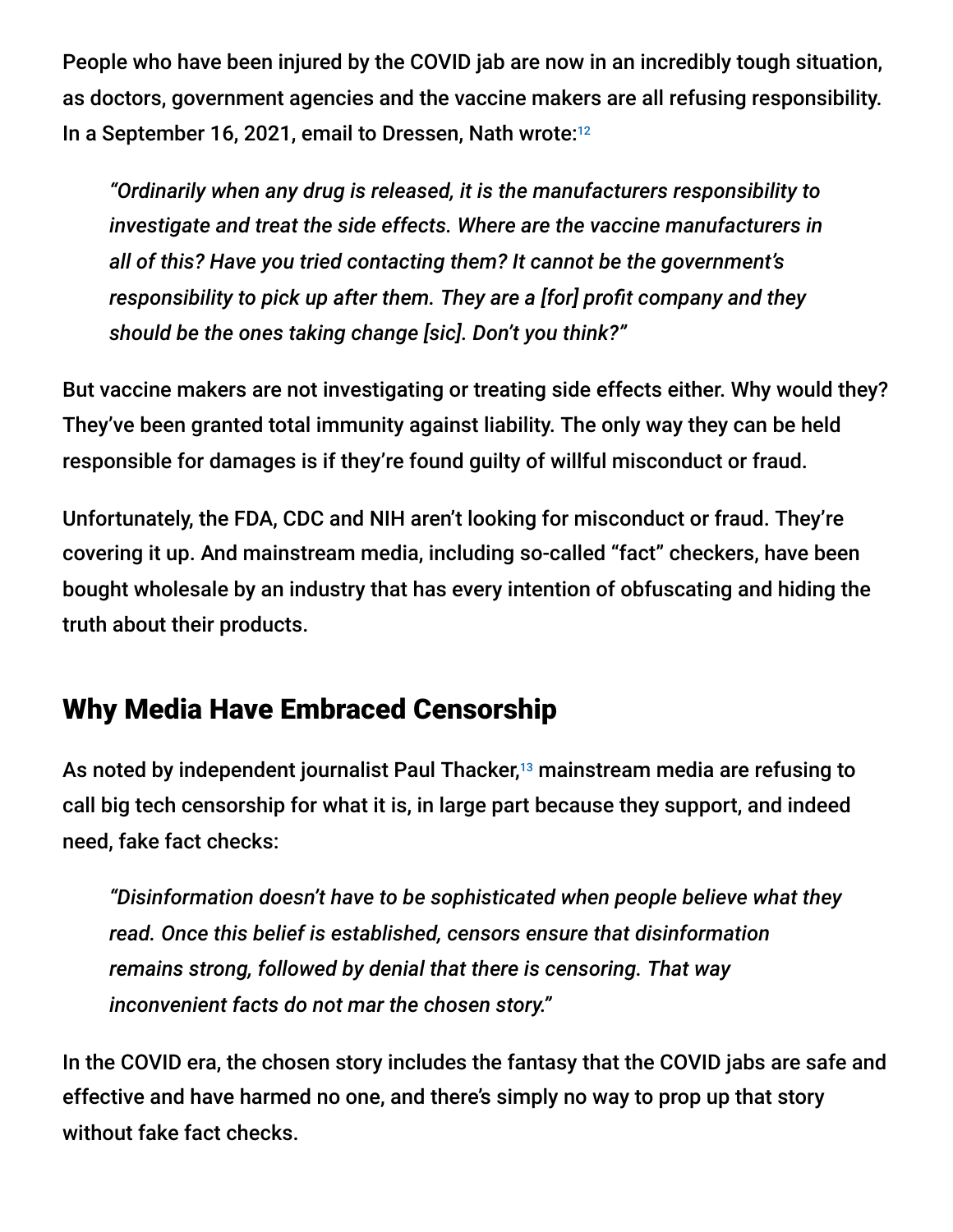### Who Funds the Fake Fact Checkers?

It should come as no surprise then that fact checking organizations are funded by Big Pharma and Big Pharma PR companies like the Publicis Groupe, which also happens to be a partner of both Google<sup>14,15</sup> and the World Economic Forum (WEF).<sup>16</sup>

Pfizer, for example, funds Facebook's fact checking operation.<sup>17</sup> Is it any wonder then that Facebook rejects anything that criticizes the COVID jabs? Pfizer also has significant conflicts of interest with Reuters. Reuters chairman (and former CEO) James Smith is both a top investor and board member of Pfizer.<sup>18</sup> Might he have a vested interest in keeping Pfizer's media record clear of incriminating details?

Many fact checking organizations also belong to the International Fact-Checking Network,<sup>19</sup> which is financed by George Soros (through his Open Society Foundation and the National Endowment for Democracy), Google and the Bill & Melinda Gates Foundation<sup>20</sup>  $-$  all of whom are part of the WEF's technocratic cabal that is pushing for a Great Reset.

## Truth Tellers Have Data, Liars Have None

To end where we began, with the fact check on Kirsch and the NVIC's MedAlert, a few days after posting his conversation with Settles, he received an email from PolitiFact's editor-in-chief, Angie Holan, asking him to remove the recording. He refused. In a February 25, 2022, Substack post, Kirsch wrote:<sup>21</sup>

*"Gabrielle asked if she could record the call and I consented, so that entitles all parties to record the call. PolitiFact did not deny that we both consented. She wrote, 'I am not in the least embarrassed by how she conducted the interview. I'm asking that you remove the video as a professional courtesy because the reporter did not consent to be recorded.'*

*First of all, she should be embarrassed by the interview. The interviewer was clearly focused on proving an agenda and showed no interest in exploring*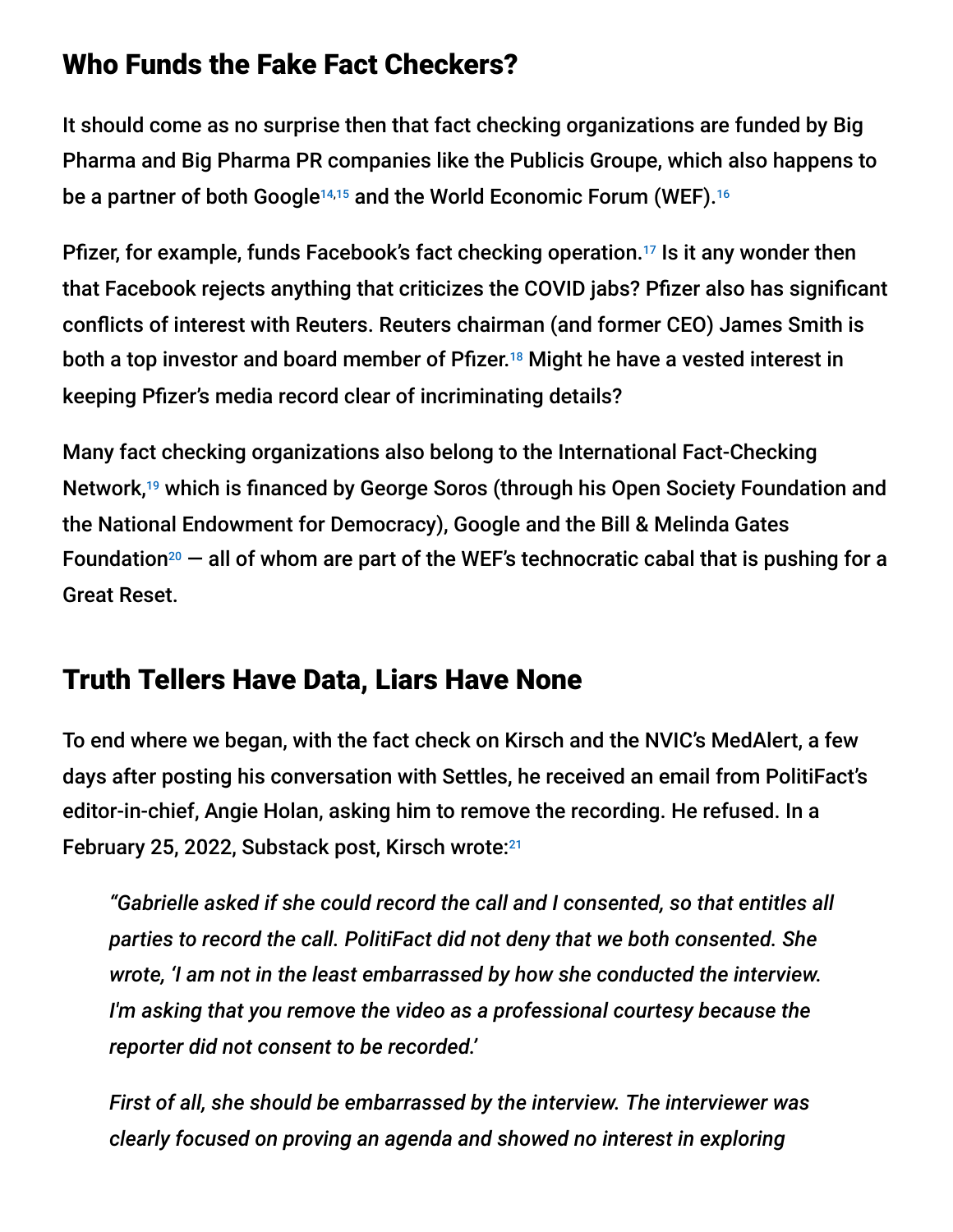*evidence that was counter her agenda. I gave her the story of the century if she would just follow up on what I suggested she do.*

*Secondly with respect to permission, by asking me if it was OK to record the call, she is giving implied consent for the call to be recorded since she is doing the asking. All parties on the call consented to being recorded meaning the conversation is no longer private and all parties can record the call.*

*I then raised the stakes: I challenged PolitiFact to a debate to settle the matter once and for all in front of a live Internet audience as to who are the liars and who are the truth tellers ...*

*Of course, the problem with a debate is that usually one side wins. If it is the misinformation spreaders, the narrative is crushed. This is why nobody wants a debate: they can't take the risk.*

*PolitiFact can't win a fair debate. There is way too much information out now on how dangerous the vaccines are that is impossible for them to explain. This is why I don't think that there is a snowball's chance in hell they will accept."*

Indeed, the chances of PolitiFact accepting an invitation to debate someone like Kirsch, who has all of his ducks in a row, is slim to none. In fact, it's probably because of the excellent data analysis of Kirsch and others that the CDC has started withholding certain data on COVID jab injuries and hospitalizations. The reason given is that "they might be misinterpreted as the vaccines being ineffective." But as noted by Kirsch: 22

*"The only way the vaccine data could be interpreted as ineffective by us 'misinformation spreaders' is if the data shows the vaccines don't work ... The CDC long-standing policy is that no information can be released that may threaten the national vaccination initiative.*

*This isn't about public safety. This is about not letting the public know the vaccines are killing them ... Let's be clear. The CDC hid the data because the data proves they were lying to us. That's the real reason."*